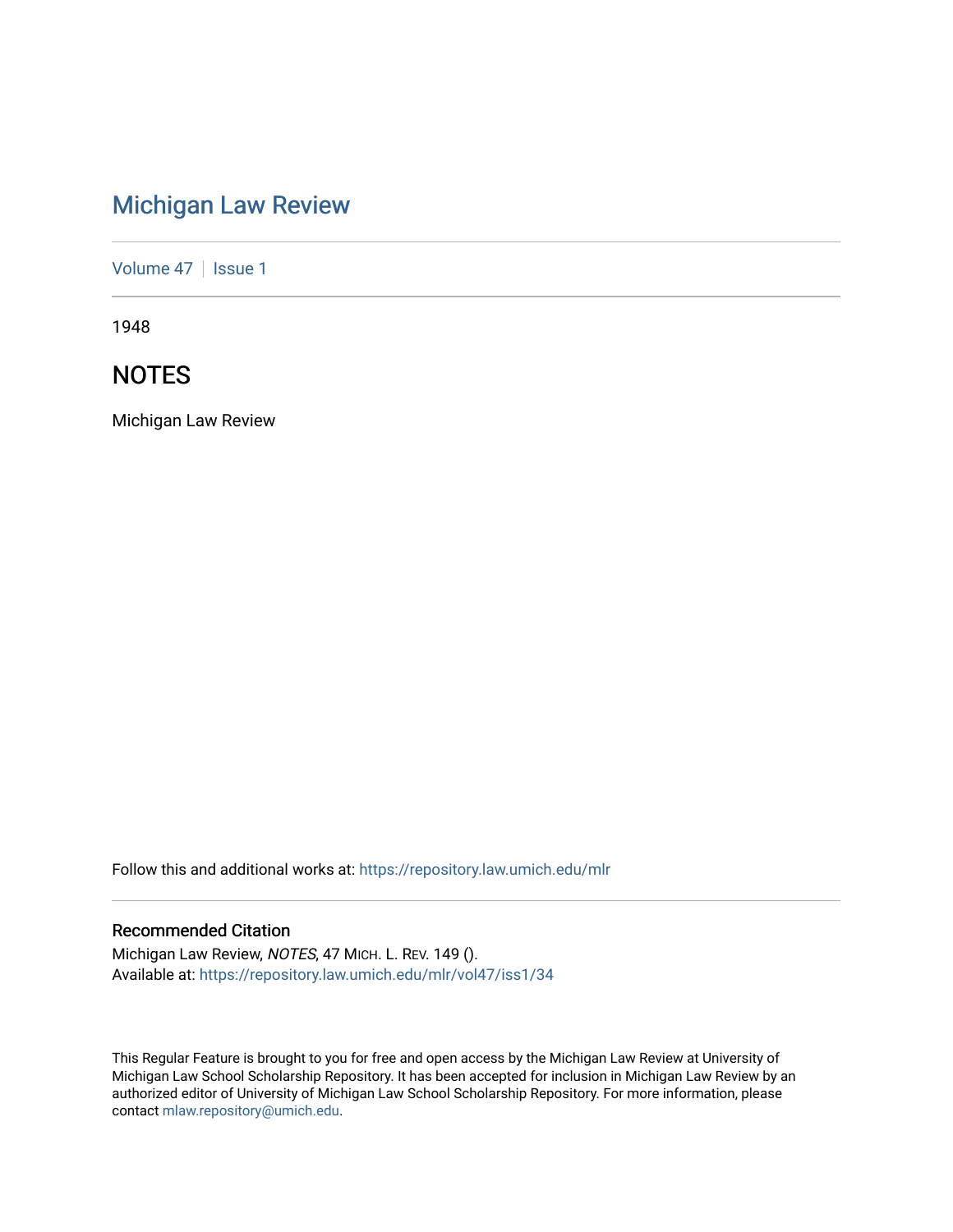## **NOTES**

## *BUSINESS, ECONOMICS AND FINANCE*

THE BOARD OF DIRECTORS IN SMALL COR-PORATIONS. By *Myles L. Mace-professor,*  Harvard Business School. Boston: Harvard Business School. 1948. Pp. 92.  $$2.~\sim$ An examination of the extent to which boards of directors can assist operating executives in management of small enterprises.

#### *COMPARATIVE LAW*

THE CONSTITUTIONS OF THE AMERICAS. Edited by *Russell H. Fitzgibbon-Associate*  Professor of Political Science, University of California; from 1944-1945, staff member, Office of Inter-American Affairs; author, "Cuba and the United States, 1900-1935," and "Outline of Latin American History." Chicago: Univ. of Chicago Press. 1948. Pp. xx, 847.  $\mathfrak{so} \sim$  English translations of the current constitutions of the 22 Western Hemisphere states, as of January **1,** 1948.

STIPULATIONS FOR A THIRD PARTY. **A**  Comparative Study with Special Reference to Continental Law. By *Gilbert W. F. Dold*  -of the Middle Temple, Barrister-at-Law. London: Stevens & Sons. 1948. Pp. xxii, 144. 25s. Nett. $\sim$ A discussion of the thirdparty beneficiary contract as it exists in Continental, American, English, Indian, Roman-Dutch, Scots, and other systems of law.

### *CONSTITUTIONAL LAW*

See also *Comparative Law*, *Government and Politics, History.* 

## *CONTRACTS*

-See *Comparative Law.* 

## *DECEDENTS' ESTATES*

AN ESTATE PLANNER'S HANDBOOK. By *Mayo A. Shattuck-member* and former president, Massachusetts Bar Assoc., member Boston Bar Assoc.; author, Loring, "A Trustee's Handbook," Shattuck Revision, "Living Insurance Trusts," "The Massachusetts Annotations to the Restatement of the Law of Trusts." Boston: Little, Brown. 1948. \$7.5o.

ESTATE PLANNING AND ESTATE TAX SAVING. 2d ed. By *Edward N. Polisher*member of the Philadelphia Bar, Lecturer on Taxation, Dickinson Law School. Philadelphia: George T. Bisel Co. 1948. 2 vols. Pp. xxxii, xxvi, 923. \$20.

## *DESCENT AND DISTRIBUTION*

SOCIAL MEANING OF LEGAL CONCEPTS: IN-HERITANCE OF PROPERTY AND THE POWER OF TESTAMENTARY DISPOSITION. Edited by Edmond N. Cahn-Professor of Law, New York University School of Law. New York: New York University School of Law. 1948. Pp. 96. Paper. Apply. $\sim$ The record of the first annual conference on Social Meaning of Legal Concepts, in which an attempt is made to fill the gap between law and the social sciences by having a social scientist discuss a particular legal concept and then inviting comment by outstanding lawyers and judges. Reproduced here are the discussions of an anthropologist, an economist, a sociologist, and a philosopher, on the concept of inheritance of property and the power of testamentary disposition.

## *GOVERNMENT AND POLITICS*

THE AMERICAN CONSTITUTION: ITS ORI-GINS AND DEVELOPMENTS. By *Alfred H. Kelly and Winfred A. Harbison-of* the faculty of Wayne University. New York: **W.W.**  Norton. 1948. Pp. xvi, 940. \$7.50.

LINCOLN RUNS FOR CONGRESS, By *Donald W. Riddle-Assoc.* Prof. of History, Univ. of Illinois. New Brunswick, N.J.: Rutgers Univ. Press. 1948. Pp. x, 217.  $s_3$ . The period covered is  $1843-1846$ , when Lincoln was leader of the minority party in Illinois. The author feels that an understanding of this period contributes substantially to an understanding of Lincoln's ability as a minority President.

MICHIGAN AND THE CLEVELAND ERA. Sketches of the University of Michigan Staff Members and Alumni who served the Cleveland Administrations, 1885-89, 1893- 97. Edited by *Earl D. Babst,* Ph.B., 1893, LL.B. 1894, A.M.(hon.) 1911, Univ. of Michigan and *Lewis G. Vander Velde-A.B.*  1913, A.M. 1921, Professor of History, Univ. of Michigan; director of the Michigan Historical Collections. Ann Arbor: Univ. of Michigan Press. 1948. Pp. xi, 372.  $$2.50.$  The sketches have been prepared by alumni of the University of Michigan for the avowed purpose of justifying the effort that goes into the establishment and continued support of American higher educa*tion.* They. include the following: Thomas